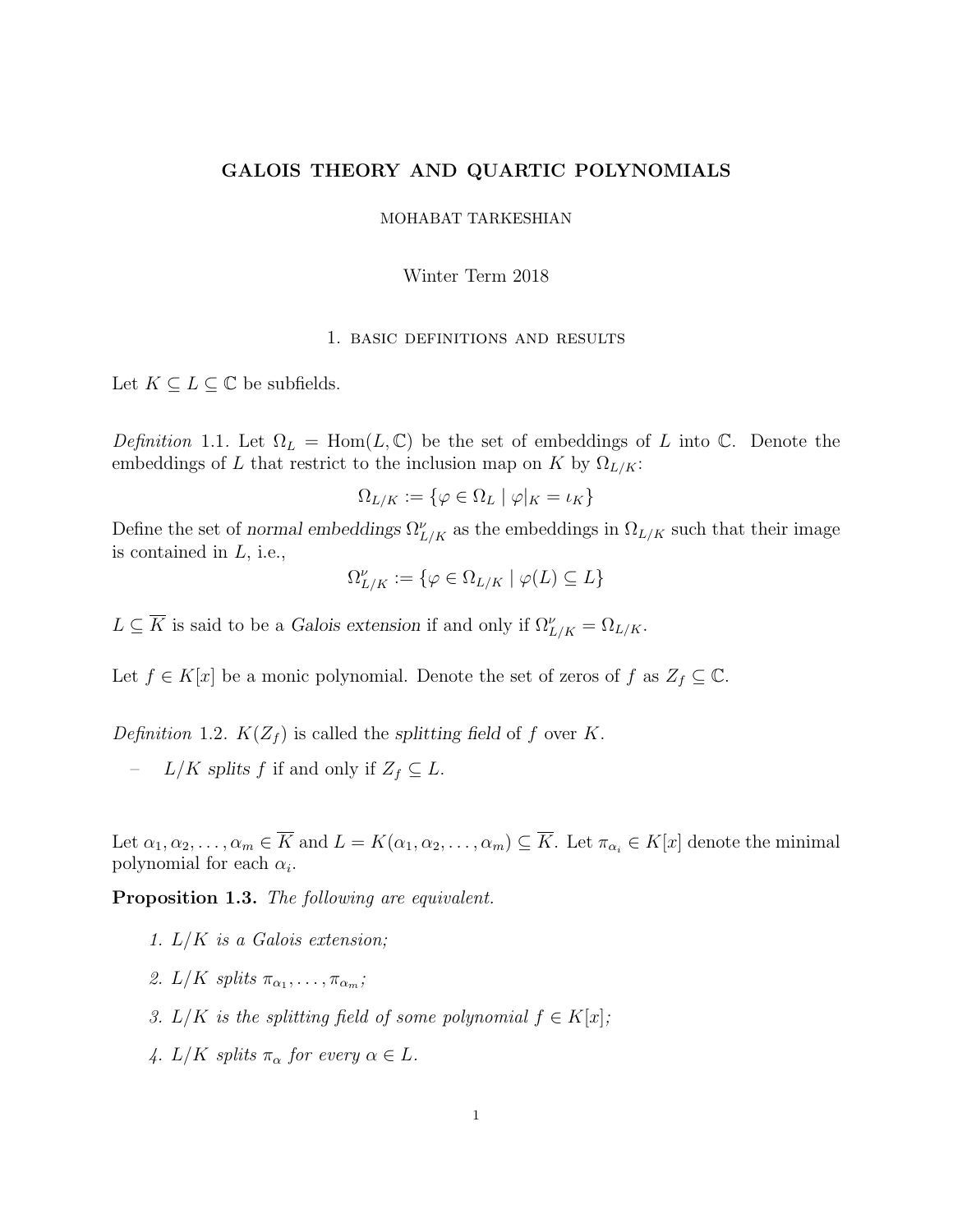Definition 1.4. The set of automorphisms of  $L$  that fix  $K$  is denoted as

$$
Aut_K(L) := \{ \varphi : L \stackrel{\cong}{\to} L \mid \varphi|_K = id_K \}
$$

Given a Galois extension  $L/K$ , the Galois group of  $L/K$  is this set of automorphisms.  $Gal(L/K) := Aut_K(L)$ 

<span id="page-1-1"></span>Theorem 1. Fundamental theorem of Galois theory.

Let  $M/K$  be a Galois extension and  $G = \text{Gal}(M/K)$ . There exists a bijection:  $\{subfields\ L\ of\ M\ containing\ K\} \leftrightarrow \{subgroups\ H\ of\ G\}$ 

given by:

 $L \mapsto \{elements \ of \ G \ fixing \ L\} = \operatorname{stab}_G(L)$ {fixed field of H}  $\leftarrow$  H  $\leq$  G

Definition 1.5. The fixed field of a subgroup  $H \leq G$  of a Galois group is the set of all  $x \in M$ that are fixed by all elements of the subgroup  $H$ , i.e.,

$$
M^H = \{ x \in M \mid \sigma(x) = x \text{ for all } \sigma \in H \}
$$

Definition 1.6. The Galois group of a monic polynomial  $f \in K[x]$  is the Galois group of the splitting field of  $f$  over  $K$ :

$$
\mathrm{Gal}(f) := \mathrm{Gal}(K(Z_f)/K)
$$

<span id="page-1-0"></span>**Theorem 2.**  $f(x) \in K[x]$  is irreducible if and only if  $Gal(f) \leq S_n$  is a transitive subgroup.

That is, the Galois group of a monic polynomial acts transitively on the roots.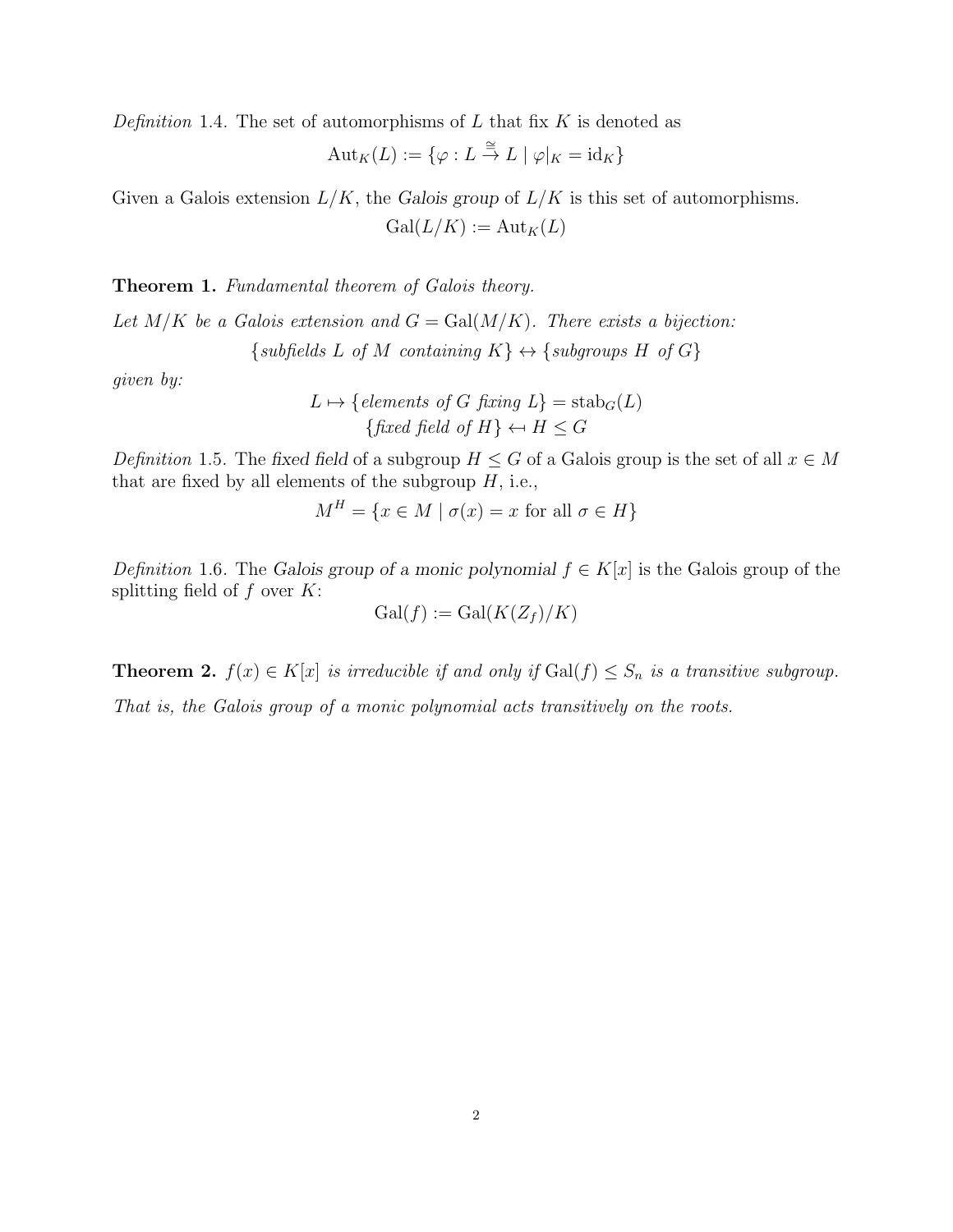### 2. discriminants and galois groups of cubics

Let  $K \subseteq \mathbb{C}$  be a subfield as before. Let  $f(x) \in K[x]$  be a monic polynomial.

Definition 2.1. The discriminant  $\delta$  of  $x_1, x_2, \ldots, x_n$  is defined by

$$
\delta = \prod_{i < j} (x_i - x_j)^2
$$

The discriminant of a polynomial, denoted disc  $f$ , is the discriminant of the roots of the polynomial.

**Claim 2.2.** A permutation  $\sigma \in S_n$  is an element of the alternating group  $A_n$  if and only if  $\sigma$  fixes the product: √

$$
\sqrt{\delta} = \prod_{i < j} (x_i - x_j) \in \mathbb{Z}[x_1, x_2, \dots, x_n]
$$

Then,  $\sqrt{\delta}$  generates the fixed field of  $A_n$  and generates a quadratic extension of K, leading to the following proposition.

**Proposition 2.3.** The permutation  $\sigma \in S_n$  is an element of  $A_n$  if and only if  $\sigma$  $\sqrt{\delta}$ ) =  $\sqrt{\delta}$ .

<span id="page-2-0"></span>**Corollary 2.4.** The Galois group of  $f(x)$  over K is a subgroup of  $A_n$  if and only if disc f is a square in K.

Remark 2.5. The disriminant is symmetric in the roots of a polynomial  $f(x) \in K[x]$ , hence it is fixed by all the elements of the Galois group of  $f(x)$ .

- Since  $\sqrt{\delta} = \prod_{i < j} (\alpha_i - \alpha_j)$ , then  $\sqrt{\delta}$  is always an element of the splitting field of  $f(x)$ .

<span id="page-2-1"></span>**Theorem 3.** Let  $f(x) \in K[x]$  be an irreducible cubic polynomial. Then,

$$
\text{Gal}(f) = \begin{cases} A_3 & \text{if } \text{disc } f = \square \text{ in } K \\ S_3 & \text{if } \text{disc } f \neq \square \text{ in } K \end{cases}
$$

Proof.

The Galois group of the splitting field of  $f(x)$  over K is a transitive subgroup of  $S_3$  by Theorem [2.](#page-1-0)

 $S_3$  only has two transitive subgroups: the alternating group  $A_3$  and the group iteself  $S_3$ . By Corollary [2.4,](#page-2-0) the result follows.  $\Box$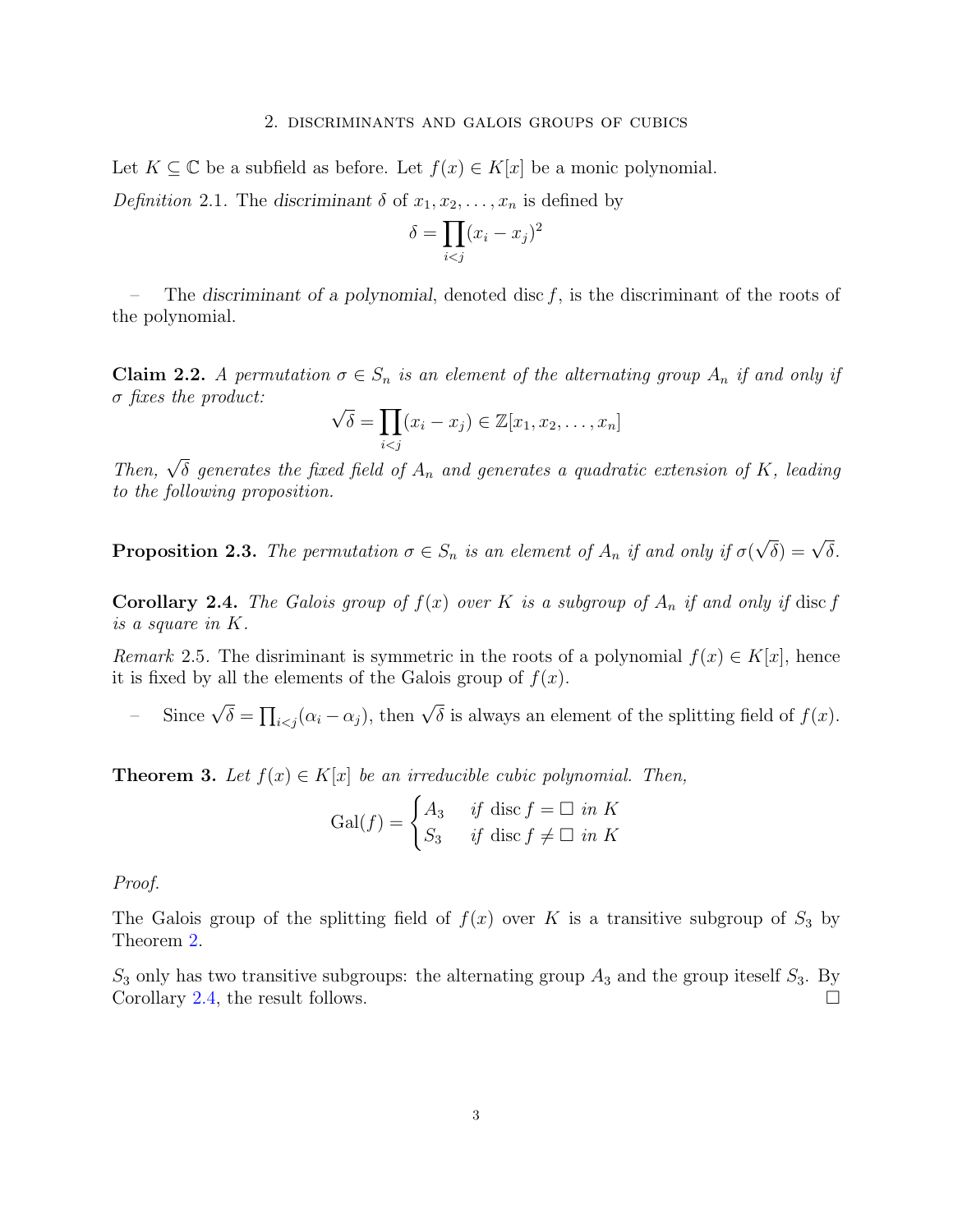### 3. Galois resolvents

- If a cubic polynomial is irreducible, its Galois group is easily determined by the characterization given in Theorem [3.](#page-2-1)
	- Whether or not disc f is a square in K is the same as determining whether the quadratic polynomial  $(x^2 - \text{disc } f)$  has a root in K.
	- That is, the Galois group of a cubic depends on a quadratic polynomial.
- In an analogous way, if a quartic polynomial is irreducible, an associated cubic polynomial aids in the determination of its Galois group. This is called its cubic (or Galois) resolvent.

### 3.1. General definition.

Definition 3.1. Let  $x_1, x_2, \ldots, x_n$  be indeterminates. The elementary simple functions  $y_1, y_2, \ldots, y_n$ are defined by:

$$
y_1 = x_1 + x_2 + \dots + x_n
$$
  
\n
$$
y_2 = x_1 x_2 + x_1 x_3 + \dots + x_2 x_3 + \dots + x_{n-1} x_n
$$
  
\n
$$
\vdots
$$
  
\n
$$
y_n = x_1 x_2 \dots x_n
$$

- That is, the elementary simple function  $y_i$  in the indeterminates  $x_1, x_2, \ldots x_n$  is the sum of all products of distinct  $x'_j s$  taken i at a time.

Let  $\mathbb{Q}(\bm{x}) = \mathbb{Q}(x_1, x_2, \ldots, x_n)$  be the field of *rational* functions in *n* indeterminates. Then,  $S_n$  acts faithfully on  $\mathbb{Q}(\boldsymbol{x})$  by permuting the indeterminates. That is, for all  $s \neq (1) \in S_n$ , there exists  $f(\mathbf{x}) \in \mathbb{Q}(\mathbf{x})$  such that  $sf(\mathbf{x}) \neq f(\mathbf{x})$ .

– The stabilizer of this action is the subfield of rational functions

$$
\mathbb{Q}(\boldsymbol{y}) = \mathbb{Q}(y_1, y_2, \ldots, y_n)
$$

where  $y_i$  is the i<sup>th</sup> elementary simple function in  $x_1, x_2, \ldots, x_n$ . For any simple function, permuting the indeterminates does not change the function.

– By the fundamental theorem of Galois theory (Theorem [1\)](#page-1-1), then

$$
S_n \equiv \mathrm{Gal}(\mathbb{Q}(\boldsymbol{x})/\mathbb{Q}(\boldsymbol{y})).
$$

By the fundamental theorem of Galois theory, for every subgroup  $H \leq S_n$ , there is a corresponding fixed field of H, denoted  $\mathbb{Q}(x)^H$ , consisting of every  $f \in \mathbb{Q}(x)$  that is fixed by the subgroup  $H$ .

$$
- \quad \text{Since } [\mathbb{Q}(\boldsymbol{x})^H : \mathbb{Q}(\boldsymbol{y})] < \infty,
$$

$$
\mathbb{Q}(\boldsymbol{x})^H=\mathbb{Q}(\boldsymbol{y},F(\boldsymbol{x}))
$$

where  $F(\boldsymbol{x}) = F(x_1, x_2, \dots, x_n) \in \mathbb{Q}(\boldsymbol{x})$  is some rational function. Take F to be a polynomial in  $x_1, x_2, \ldots, x_n$ .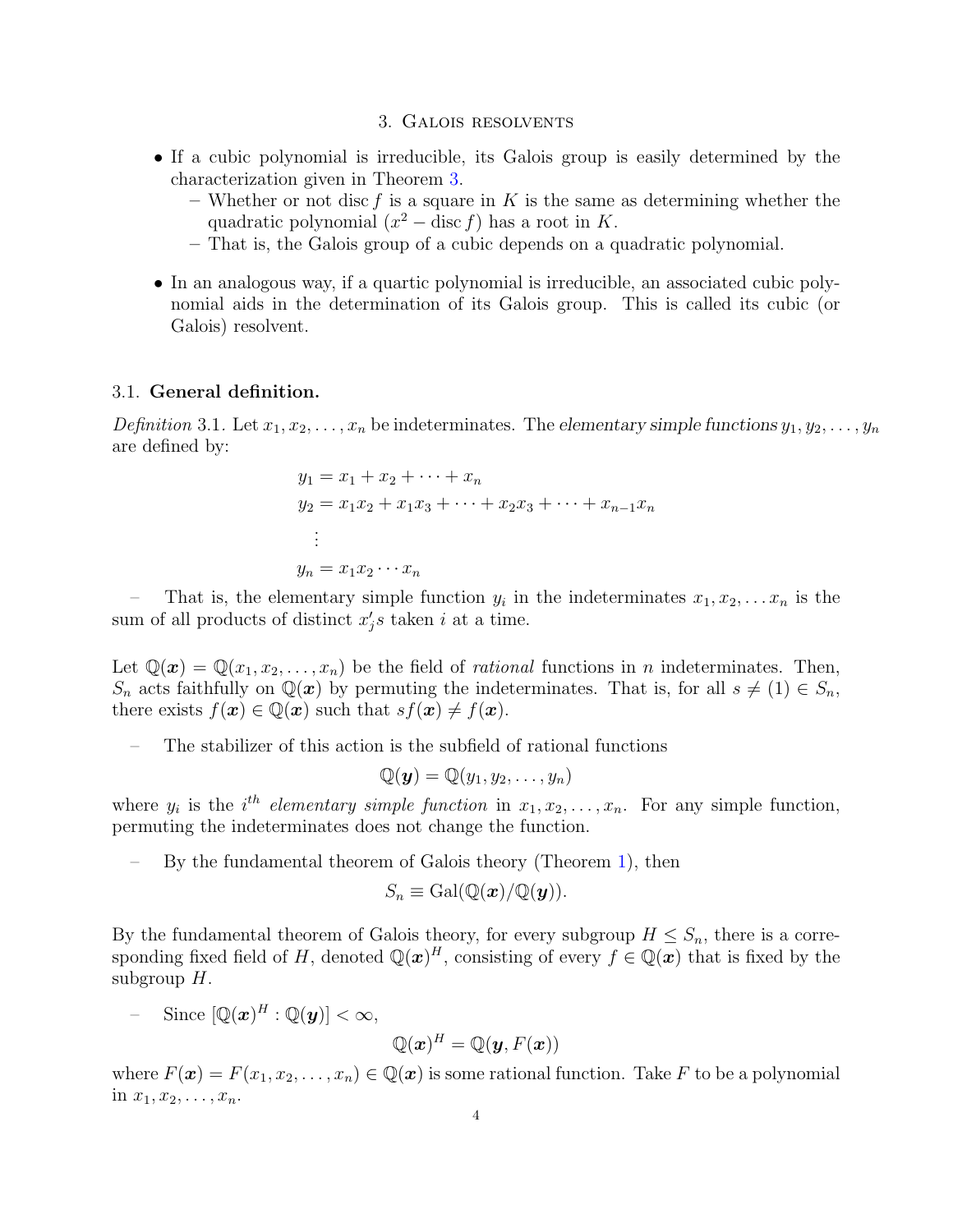<span id="page-4-0"></span>Definition 3.2. The minimal polynomial for  $F(x)$  over  $\mathbb{Q}(y)$  is denoted  $\Phi(z, y)$  and it is called the (general) Galois resolvent of H corresponding to  $F(\mathbf{x})$ .

The roots of  $\Phi(z, y)$  are the conjugates of  $F(x)$  over  $S_n$ . Hence, over  $\mathbb{Q}(y)$ ,

$$
\Phi(z,\boldsymbol{y})=\prod_{h\in S}(z-hF(\boldsymbol{x}))
$$

where S is the set of coset representatives of  $S_n/H$ , and

$$
hF(\boldsymbol{x}) = F(h\boldsymbol{x})
$$

where  $h\mathbf{x} = (x_{h1}, x_{h2}, \dots, x_{hn})$  (i.e., applying the permutation to the indeterminates).

**Claim 3.3.** The coefficients of  $\Phi(z, y)$  are polynomials in the elementary simple functions  $y_1, y_2, \ldots, y_n$ .

The general Galois resolvent can be specialized to the case of a given polynomial  $f(x) \in \mathbb{Q}[x]$ . Suppose  $f$  is monic such that

$$
f(x) = x^n + a_1 x^{n-1} + \dots + a_n \in \mathbb{Q}[x]
$$

and f has distinct roots  $\alpha_1, \alpha_2, \ldots, \alpha_n$ .

Definition 3.4. In definition [3.2,](#page-4-0) substitute  $a = (-a_1, a_2, \ldots, (-1)^n a_n)$  for y and  $\alpha =$  $(\alpha_1, \alpha_2, \ldots, \alpha_n)$  for x to obtain the following specialized Galois resolvent for a polynomial  $f(x) \in \mathbb{Q}[x]$ :

$$
\Phi(z, \mathbf{a}) = \prod_{h \in S} (z - hF(\mathbf{\alpha}))
$$

The coefficients of  $\Phi(z, a)$  are rational numbers.

## 3.2. The Galois resolvent of a quartic.

Let  $f(x) \in K[x]$  be an irreducible monic quartic polynomial such that

$$
f(x) = x^4 + ax^3 + bx^2 + cx + d
$$

Definition 3.5. The resolvent cubic polynomial of f, denoted  $R_3(x)$ , is  $R_3(x) = x^3 - bx^2 + (ac - 4d)x - (a^2d + c^2 - 4bd)$ 

Remark 3.6. The derivation of this formula involves looking at the roots of the quartic  $f(x) = (x - r_1)(x - r_2)(x - r_3)(x - r_4)$ .  $R_3(x)$  is then created with roots in the splitting field  $K(Z_f)$ . An expression in the roots of  $f(x)$  which only has three possible images under the Galois group leads to the polynomial:

$$
R_3(x) = (x - (r_1r_2 + r_3r_4))(x - (r_1r_3 + r_2r_4))(x - (r_1r_4 + r_2r_3))
$$

Then, determining the coefficients of  $R_3(x)$  in terms of the coefficients of f involves multiplying and factoring the above expression.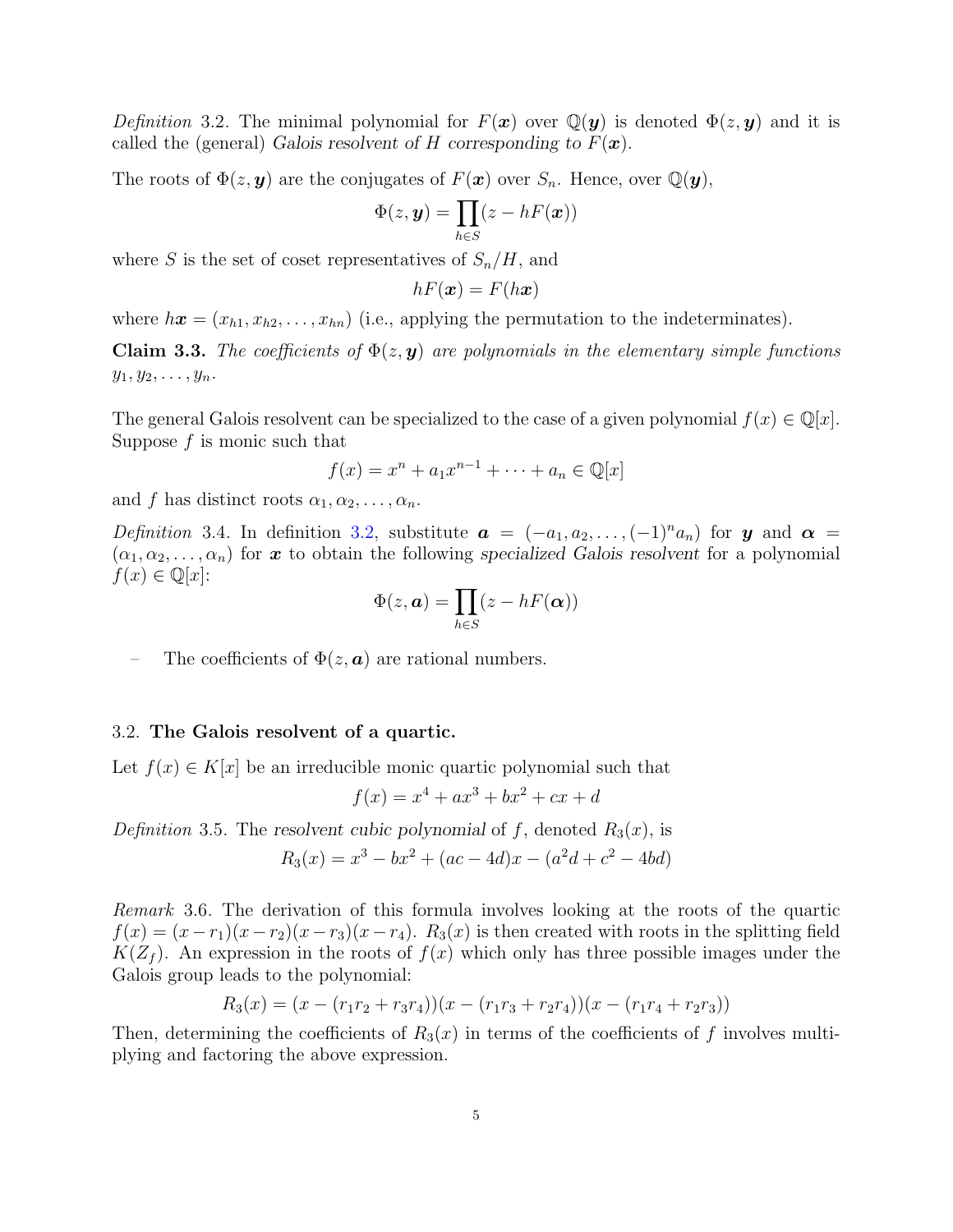### 4. the Galois group of a quartic polynomial

Let  $f(x) \in K[x]$  be an irreducible quartic monic polynomial.

As f is irreducible, the Galois group of f is transitive on the roots of f by Theorem [2](#page-1-0) (it is possible to get from one root to any other root by applying some element of the Galois group).

The only transitive subgroups of  $S_4$  are as follows:

- $(i)$   $S_4$
- (ii) Alternating group (order 12):  $A_4$
- (iii) Klein-4 group:  $V = \{1, (12)(34), (13)(24), (14)(23)\} \cong \mathbb{Z}/2\mathbb{Z} \times \mathbb{Z}/2\mathbb{Z}$ • The Klein-4 group is a normal subgroup of  $S_4$ .
- (iv) Cyclic group of order 4:  $C_4 = \{1, (1234), (13)(24), (1432)\}\cong \mathbb{Z}/4\mathbb{Z}$  and its conjugates: •  $\{1, (1324), (12)(34), (1423)\}\$  and
	- $\{1, (1243), (14)(23), (1342)\}.$
- (v) Dihedral group of order 8:  $D_8 = \{1, (1324), (12)(34), (1423), (13)(24), (14)(23), (12), (34)\}\$ and its conjugates:
	- $\{1,(1234),(13)(24),(1432),(12)(34),(14)(23),(13),(24)\}$ ; and
	- $\{1, (1243), (14)(23), (1342), (12)(34), (13)(24), (14), (23)\}.$

Note: The types of cycles determine the conjugacy classes.

<span id="page-5-0"></span>Theorem 4. The following table characterizes the Galois group of an irreducible quartic polynomial in terms of its discriminant and resolvent cubic polynomial.

| disc $f \in K$  | $R_3(x) \in K[x]$          | Gal(f)         |
|-----------------|----------------------------|----------------|
| $not \Box$ in K | irreducible in $K[x]$      | $S_4$          |
| $\Box$ in K     | irreducible in $K[x]$      | $A_4$          |
| $not \Box$ in K | <i>reducible in</i> $K[x]$ | $D_8$ or $C_4$ |
| $\Box$ in K     | <i>reducible in</i> $K[x]$ |                |

<span id="page-5-1"></span>Table 1.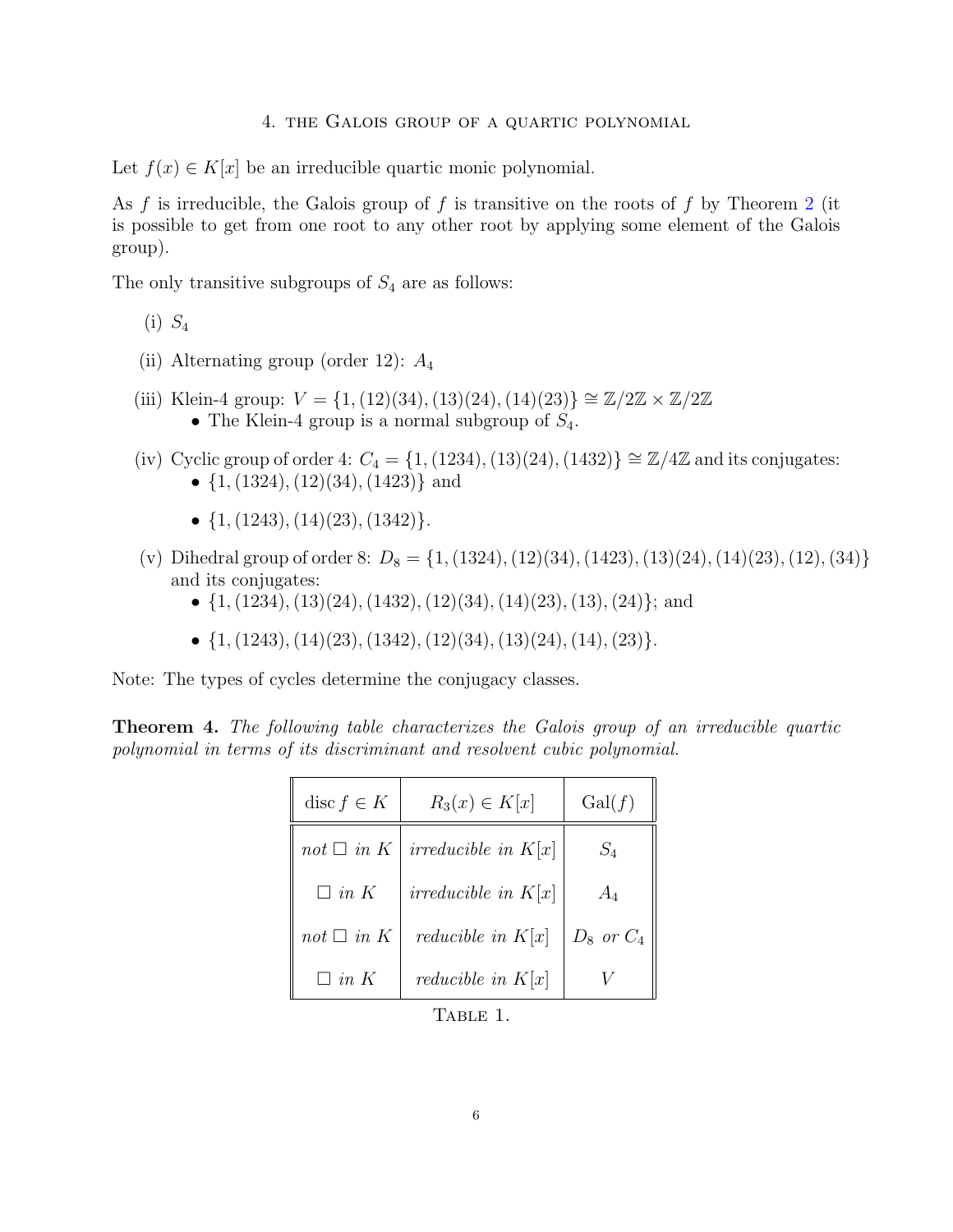## Proof.

# Row 1:

If disc f is not a  $\Box$  in K and  $R_3(x)$  is irreducible over K, then Gal(f)  $\nleq A_4$  by Corollary [2.4.](#page-2-0)

Now,  $3 \mid |Gal(f)|$  since  $R_3(x)$  is irreducible over K and hence adding a root of  $R_3(x)$  to K results in a cubic extension of K in  $K(Z_f)$ . Since the splitting field  $K(Z_f)$  also contains  $K(r_1)$  for a root  $r_1$  of f, then  $| Gal(f)|$  is also divisible by 4. The only subgroups of  $S_4$  with order divisible by 12 are  $S_4$  and  $A_4$ . Since Gal(f)  $\neq A_4$ , then Gal(f) =  $S_4$ .

Row 2:

Suppose disc f is a  $\Box$  in K and  $R_3(x)$  is irreducible over K. Since disc  $f = \Box$ , then by Corollary [2.4,](#page-2-0)  $Gal(f) \leq A_4$ . In the same way as row 1, 3 and 4 divide  $|Gal(f)|$ . Hence, since  $Gal(f) \leq A_4$  and  $12 \mid |Gal(f)|$ , then  $Gal(f) = A_4$ .

Row 3:

If disc f is not a  $\Box$  in K and  $R_3(x)$  is reducible over K, then  $Gal(f) \nleq A_4$  since disc  $f \neq \Box$ by Corollary [2.4.](#page-2-0) Hence,

$$
Gal(f) = S_4, D_8, \text{ or } C_4
$$

<span id="page-6-0"></span>**Claim 4.1.** If Gal(f) has a 3-cycle, then  $R_3(x)$  is irreducible.

*Proof of claim:* Suppose  $Gal(f)$  has a 3-cycle. Then, applying this 3-cycle to a root of the resolvent  $R_3(x)$  yields all the distinct roots of  $R_3(x)$  in a single orbit of Gal(f). This implies that  $R_3(x)$  is irreducible over K.

In this row,  $R_3(x)$  is reducible over K, hence by the claim it follows that  $Gal(f)$  has no 3-cycles. Since  $S_4$  has 3-cycles, it follows that

$$
\mathrm{Gal}(f) = D_8 \text{ or } C_4
$$

Row 4:

Supose disc f is a square in K and  $R_3(x)$  is reducible over K. Again, since disc  $f = \Box$ , then by Corollary [2.4,](#page-2-0)  $Gal(f) \leq A_4$ . Hence,

$$
\mathrm{Gal}(f)=A_4 \text{ or } V
$$

Since in this row,  $R_3(x)$  is reducible, by claim [4.1,](#page-6-0) it follows that  $Gal(f)$  has no 3-cycles. Since  $A_4$  has 3-cycles and V does not, then it follows that  $Gal(f) = V$ .

 $\Box$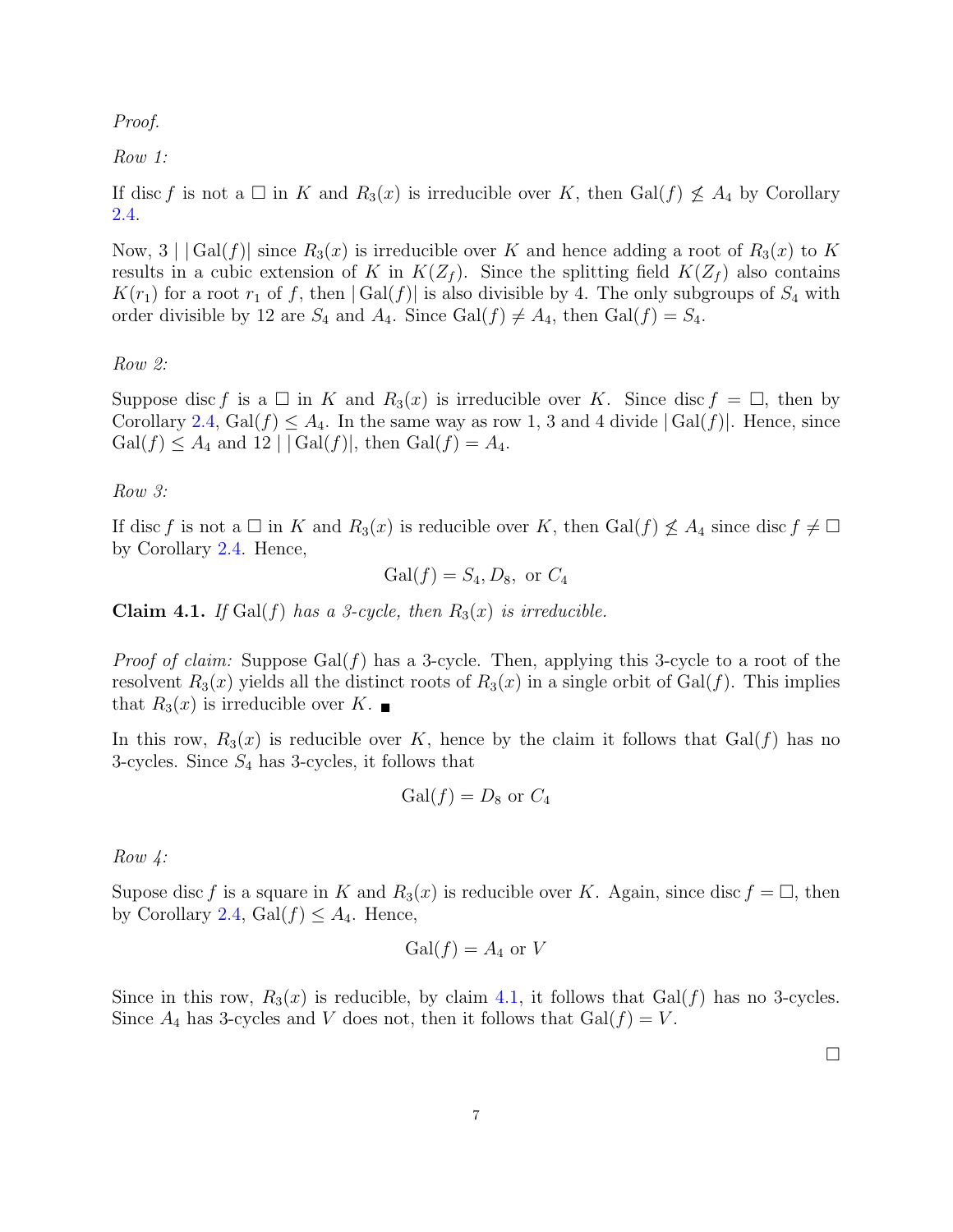## 4.1. Distinguishing between  $C_4$  and  $D_8$ .

– Theorem [4](#page-5-0) gives a useful charactierization of Galois groups of irreducible quartics. However, there is some ambiguity when disc  $f \neq \Box$  and  $R_3(x)$  is reducible. There is a further characterization that can be used to distinguish between these two subgroups.

<span id="page-7-1"></span>**Theorem 5.** Let  $f(x) \in \mathbb{Q}[x]$  be an irreducible quartic. If  $Gal(f) = C_4$ , then disc  $f > 0$ . Therefore, if  $Gal(f)$  is  $D_8$  or  $C_4$  and  $disc f < 0 \Rightarrow Gal(f) = D_8$ .

# Proof.

Suppose Gal(f) =  $C_4$ . Since the splitting field of  $f(x)$  over Q has degree 4, any root of  $f(x)$  generates an extension of Q with degree 4. Thus, the field generated by one root of f contains all other roots as well. If  $f(x)$  has 1 real root, then it has 4 real roots. Hence, the number of real roots of  $f(x)$  is either 0 or 4.

If  $f(x)$  has 4 real roots, then disc f is the product of differences of nonzero real numbers, hence disc  $f > 0$ .

On the other hand, if  $f(x)$  has 0 real roots, then it has 4 complex roots that are two pairs On the other hand, if  $f(x)$  has 0 real roots, then it has 4 complex roots that are two pairs<br>of complex conjugates. Let  $z, \bar{z}, w, \bar{w} \in \mathbb{C} \setminus \mathbb{R}$  be the roots. By definition, then  $\sqrt{\text{disc } f}$  is given by

$$
\sqrt{\operatorname{disc} f} = (z - \bar{z})(z - w)(z - \bar{w})(\bar{z} - w)(\bar{z} - \bar{w})(w - \bar{w})
$$
  
\n
$$
\Rightarrow \sqrt{\operatorname{disc} f} = |z - w|^2 |z - \bar{w}|^2 (z - \bar{z})(w - \bar{w})
$$

Since  $z \in \mathbb{C} \setminus \mathbb{R}$ , then  $z - \overline{z} = qi \in \mathbb{C}$  is imaginary and nonzero. In the same way,  $w - \overline{w} = ri$ is imaginary and nonzero. Thus,

$$
\operatorname{disc} f = |z - w|^4 |z - \bar{w}|^4 (qi)^2 (ri)^2 = |z - w|^4 |z - \bar{w}|^4 q^2 r^2 > 0
$$

Thus, disc  $f > 0$  in both cases.

To fully distinguish between  $C_4$  and  $D_8$ , the following lemma will be used to show that in this case, the resolvent  $R_3(x)$  has a unique root.

<span id="page-7-0"></span>**Lemma 4.2.** If  $f \in K[x]$  is a cubic polynomial with discriminant  $\delta$ , and r is a root of f, **Lemma 4.2.** If  $J \in \mathbb{N}[x]$  is a cuoic polynomial with a then a splitting field of f over K is  $K(Z_f) = K(r, \sqrt{\delta}).$ 

*Proof.* WLOG, suppose f is monic. Let  $r, r_2, r_3$  be the roots of f. Write

$$
f(x) = (x - r)g(x)
$$

so  $r_2, r_3$  are the roots of  $g(x)$ . Hence,  $g(r) \neq 0$ . Using the quadratic formula for  $g(x)$  over  $K(r)$ , then

$$
K(r, r_2, r_3) = K(r)(r_2, r_3) = K(r)(\sqrt{\text{disc } g})
$$

Since f is monic, then so is q and hence

$$
\operatorname{disc} f = g(r)^2 \operatorname{disc} g
$$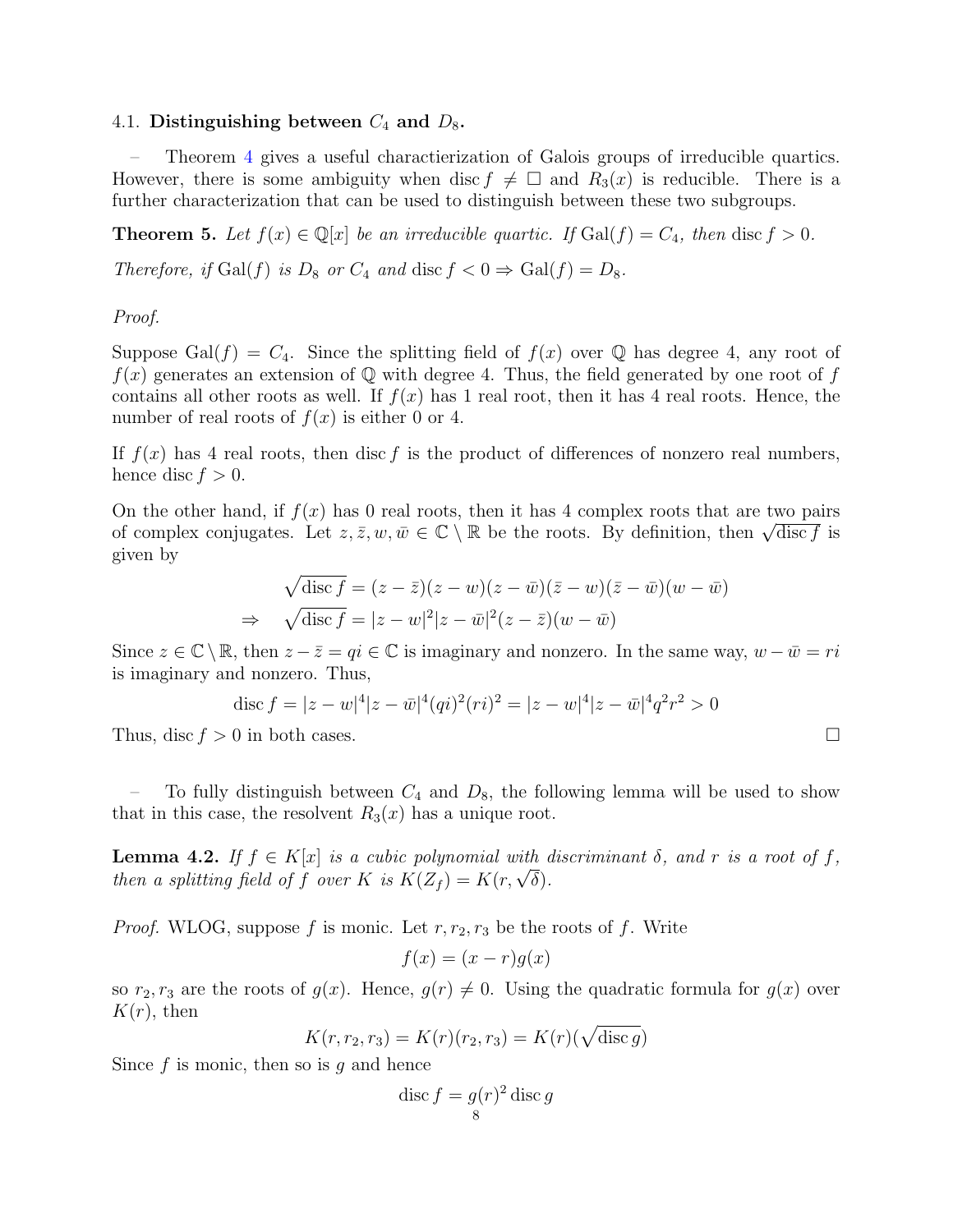$$
\Rightarrow K(r, \sqrt{\text{disc }g}) = K(r, \sqrt{\text{disc }f})
$$

That is,  $K(Z_f) = K(r, \sqrt{\delta})$  for a cubic polynomial f with discriminant  $\delta$  and root  $r \in K$ .  $\Box$ 

– Lemma [4.2](#page-7-0) tells us that if  $\delta = \text{disc } f \neq \square$  in K and  $R_3(x)$  is reducible over K, then  $R_3(x)$  has a root in K but does not split completely over K (since disc  $f \neq \Box$ ). Hence,  $R_3(x)$ has a unique root  $r$  in  $K$ .

<span id="page-8-0"></span>Theorem 6. (Kappe-Warren)

Let  $f \in K[x]$  be an irreducible quartic where  $\delta \neq \Box$  in K and  $R_3(x) \in K[x]$  is reducible with a unique root  $r \in K$ . Then, if both polynomials  $x^2 + ax + (b - r)$  and  $x^2 - rx + d$  split over  $K(\sqrt{\delta})$ , then  $Gal(f) = C_4$ . Otherwise,  $Gal(f) = D_8$ .

– Kappe-Warren is a powerful tool in distinguishing between Galois groups  $C_4$  and  $D_8$ . Using this theorem, Table [1](#page-5-1) can be completed into a full characterization as follows.

<span id="page-8-1"></span>**Corollary 4.3.** If  $f(x) = x^4 + ax^3 + bx^2 + cx + d \in K[x]$  is an irreducible quartic polynomial with disc  $f = \delta$  and  $R_3(x)$  its resolvent cubic, then the following characterization holds.

| $\delta \in K$  | $R_3(x) \in K[x]$            | $(a^2-4(b-r))\delta$ and $(r^2-4d)\delta$ | Gal(f) |
|-----------------|------------------------------|-------------------------------------------|--------|
| not $\Box$ in K | <i>irreducible in</i> $K[x]$ |                                           | $S_4$  |
| $\Box$ in K     | <i>irreducible in</i> $K[x]$ |                                           | $A_4$  |
| not $\Box$ in K | root $r \in K$               | at least one is not $\square$ in K        | $D_8$  |
| not $\Box$ in K | root $r \in K$               | both are $\Box$ in K                      | $C_4$  |
| $\Box$ in K     | <i>reducible in</i> $K[x]$   |                                           |        |

TABLE 2.

## Proof.

Referring to Kappe-Warren [\(6\)](#page-8-0), the polynomials  $g = x^2 + ax + (b - r)$  and  $h = x^2 - rx + d$ split completely over  $K(\sqrt{\delta})$  if and only if their discriminants disc  $g = a^2 - 4(b - r)$  and disc  $h = r^2 - 4d$  are squares in  $K(\sqrt{\delta}).$ 

**Claim 4.4.** The discriminants disc  $g = a^2 - 4(b - r)$  and disc  $h = r^2 - 4d$  are either 0 or nonsquares in K.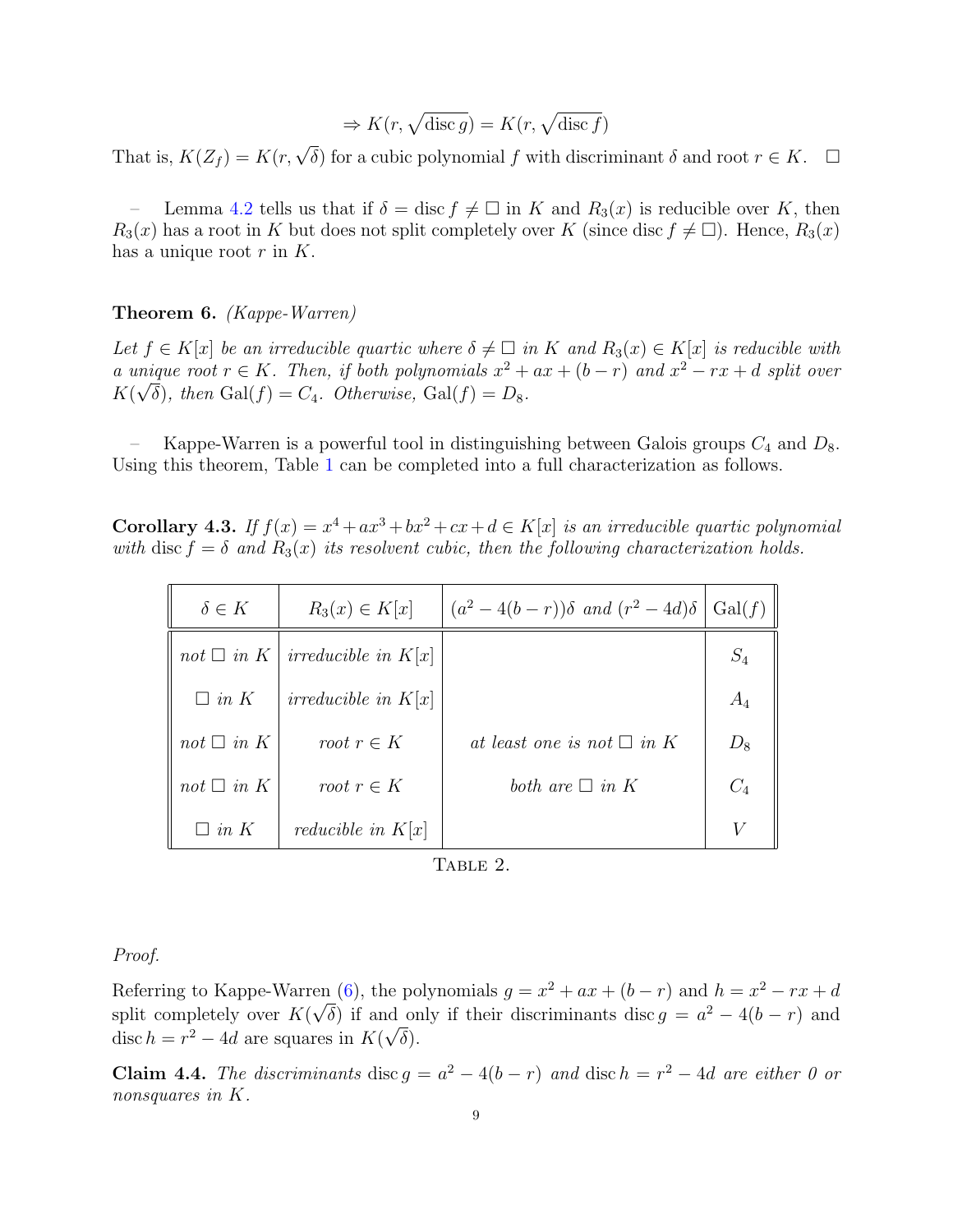Now, a nonsquare in  $K$  is a square in  $K($ √ δ) if and only if its product with δ is a square. √ Hence, the desired polynomials g and h both split completely over  $K(\sqrt{\delta})$  if and only if δ · disc g and δ · disc h are both square in K. That is, if both δ · disc g and δ · disc h are squares in K, then Gal( $f$ ) =  $C_4$ , and otherwise the Galois group is  $D_8$ .

Warning : The above characterizations of Galois groups of quartic polynomials rely on the fact that  $f$  must be irreducible over  $K$ . These results do not hold for reducible quartic polynomials.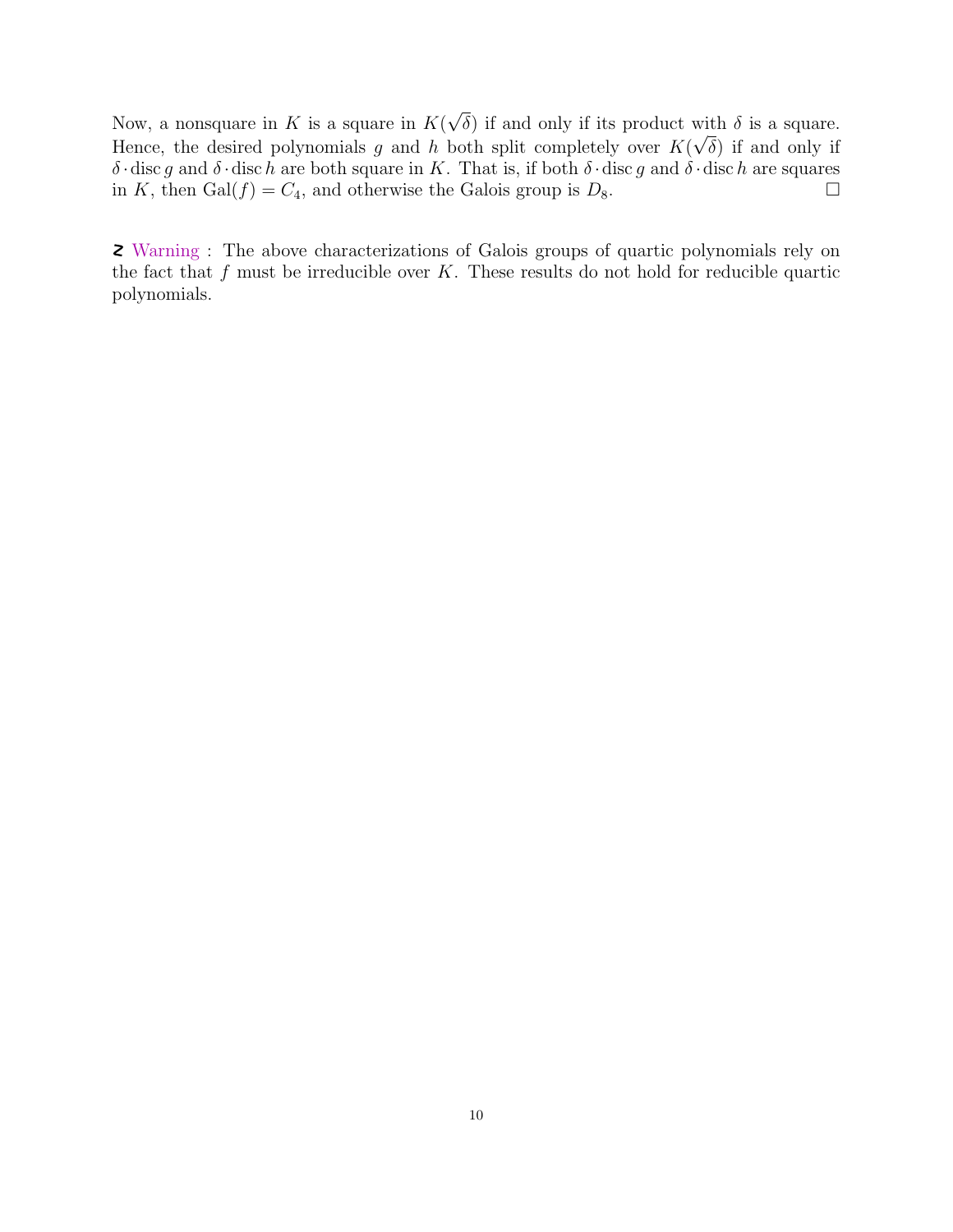### 5. Some example computations

This final section determines the Galois groups of irreducible quartic polynomials using the aforementioned results.

(1) The Galois groups of  $f(x) = x^4 + px + p \in \mathbb{Q}[x]$  for all primes  $p > 2$ .

First, by Eisenstein's criterion, for any prime p,  $f(x) = x^4 + px + p$  is irreducible over Q.

For arbitrary  $p$ , the discriminant and cubic resolvent of  $f$  is as follows.

$$
\delta = 256p^3 - 27p^4 = p^3(256 - 27p) \neq \Box
$$
  

$$
R_3(x) = x^3 - 4px - p^2
$$

Since  $\delta \neq \Box$  for arbitrary p, it remains to analyze the resolvent for varying primes  $p$ .

Suppose  $p > 5$ . If  $R_3(x)$  were reducible, then it would have a root dividing  $p^2$ , i.e.,  $\pm 1,$ ,  $\pm p$  or  $\pm p^2$ .

$$
R_3(1) = 1 - 4p - p^2 < 0 \neq 0
$$
\n
$$
R_3(-1) = -1 + 4p - p^2 = -1 + p(4 - p) < 0 \text{ since } (4 - p) < 0
$$
\n
$$
R_3(p) = p^3 - 4p^2 - p^2 = p^3 - 5p^2 = p^2(p - 5) > 0 \text{ since } p > 5
$$
\n
$$
R_3(-p) = -p^3 + 4p^2 - p^2 = -p^3 + 5p^2 = p^2(5 - p) < 0 \text{ since } p > 5
$$
\n
$$
R_3(p^2) = p^6 - 4p^3 - p^2 = p^2(p^4 - 4p - 1) > 0
$$
\n
$$
R_3(-p^2) = -p^6 + 4p^3 - p^2 = p^2(-p^4 + 4p - 1) < 0
$$

Hence,  $R_3(x)$  is irreducible when  $p > 5$ . By Theorem [4,](#page-5-0) then  $Gal(x^4 + px + p) = S_4$ for all primes  $p > 5$ .

Now, suppose  $p = 3$ . Then,  $f(x) = x^4 + 3x + 3$  and  $\delta = 4725$ . The cubic resolvent is as follows.

$$
R_3(x) = x^3 - 12x - 9
$$

Then,  $R_3(x)$  is reducible since  $R_3(-3) = 0$ , and thus  $R_3(x)$  has a root,  $r = -3$ . Then,  $Gal(x^{4} + 3x + 3) = D_{8}$  or  $C_{4}$  by Theorem [4.](#page-5-0)

To distinguish between  $D_8$  and  $C_4$ , by Corollary [4.3,](#page-8-1) it remains to compute  $(a^2 4(b-r)\delta$  and  $(r^2-4d)\delta$ .

$$
(a^2 - 4(b - r))\delta = -4(3)(4725) = -56700 \neq \square
$$

Since this is non-square in K, then  $Gal(x^4 + 3x + 3) = D_8$  by Corollary [4.3.](#page-8-1)

Lastly, suppose  $p = 5$ . Then,  $f(x) = x^4 + 5x + 5$  and  $\delta = 15125$ . Its cubic resolvent is

$$
R_3(x) = x^3 - 20x - 25
$$

Since  $R_3(5) = 0$ , then  $R_3(x)$  is reducible with root  $r = 5$ . By Theorem [4,](#page-5-0) then  $Gal(x^4 + 5x + 5) = D_8$  or  $C_4$ . By Corollary [4.3,](#page-8-1) it remains to determine whether the following values are squares in  $K$ .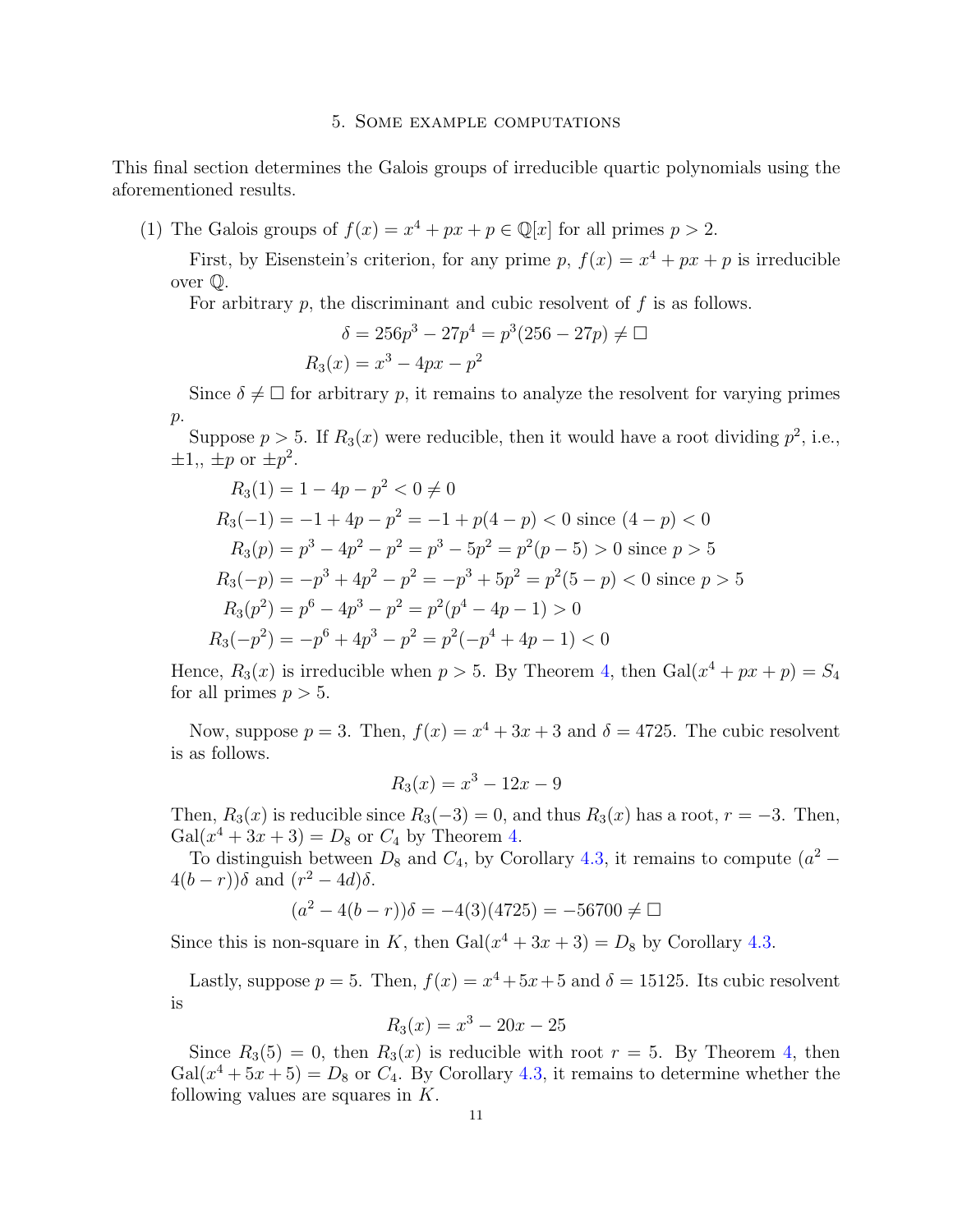$$
(a2 - 4(b - r))\delta = -4(-5)(15125) = 302500 = (550)2 = \Box
$$
  

$$
(r2 - 4d)\delta = (25 - 4(5))(15125) = 75625 = (275)2 = \Box
$$

As both above values are squares in  $\mathbb{Q}$ , then by Corollary [4.3,](#page-8-1)  $Gal(x^4+5x+5) = C_4$ .

(2)  $f(x) = x^4 - 7$ 

First, to use any of the results in the previous sections, it must be verified that  $f(x) \in \mathbb{Q}[x]$  is indeed irreducible. By applying Eisenstein's criterion with  $p = 7$ , then f is irreducible over  $\mathbb{Z}$ , which implies that f is irreducible over  $\mathbb{Q}$  (since f is monic).

It remains to compute the discriminant and cubic resolvent of f.

$$
\delta = 256d^3 = 256(-7)^3 = -87808 \neq \Box
$$
  

$$
R_3(x) = x^3 + 28x = x(x^2 + 28) =
$$
 reducible over Q

Hence, by Theorem [4,](#page-5-0)  $Gal(f) = D_8$  or  $C_4$ . By Theorem [5,](#page-7-1) since  $\delta < 0$ , then  $Gal(f)$  $D_8$ .

(3)  $f(x) = x^4 + x + 1$ 

In  $\mathbb{F}_2[x]$ ,

 $f(x) - (x^4 - x) \equiv 1 \mod 2$ 

Then,  $f(x)$  is relatively prime to every irreducible polynomial over  $\mathbb{F}_2$  that has degree dividing 2. Hence,  $f(x)$  cannot be factored over  $\mathbb{F}_2$ . Thus, f is irreducible over Q (by Proposition 9.12 in Dummit and Foote).

The discriminant and resovlent of  $f$  are as follows.

$$
\delta = 256d^3 - 27c^4 = 256 - 27 = 229 \neq \Box
$$
  

$$
R_3(x) = x^3 - 4dx - c^2 = x^3 - 4x - 1 =
$$
 irreducible over Q

Note that  $R_3(x)$  is irreducible since if it were reducible, it would have to have a root dividing 1 (i.e.,  $\pm 1$ ), but  $R_3(\pm 1) \neq 0$ .

By Theorem [4,](#page-5-0) then  $Gal(f) = S_4$ .